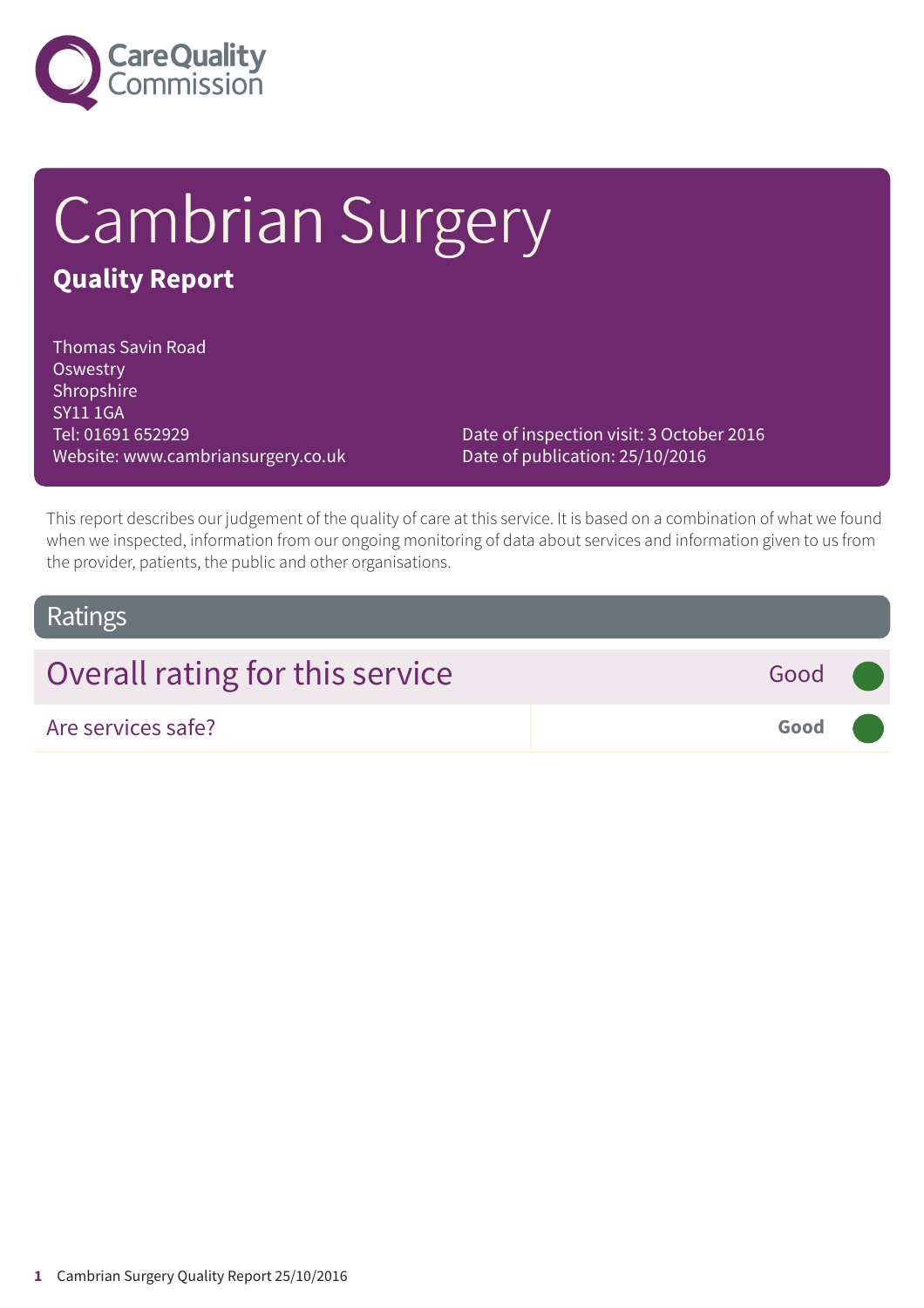# Summary of findings

### **Contents**

| Summary of this inspection             | Page<br>2      |
|----------------------------------------|----------------|
| Overall summary                        |                |
| What people who use the service say    | 3              |
| Detailed findings from this inspection |                |
| Our inspection team                    | $\overline{4}$ |
| Background to Cambrian Surgery         | $\overline{4}$ |
| Why we carried out this inspection     | $\overline{4}$ |
| How we carried out this inspection     | $\overline{4}$ |
| Detailed findings                      | 6              |

### Overall summary

### **Letter from the Chief Inspector of General Practice**

We carried out an announced comprehensive inspection at Cambrian Surgery on 11 May 2016. After the comprehensive inspection, the practice was rated as good overall with requires improvement in providing safe services. You can read the report from our last comprehensive inspection, by selecting the 'all reports' link for Cambrian Surgery on our website at www.cqc.org.uk. We undertook a focussed follow up inspection on 3 October 2016 to check that improvements had been made. The practice is rated as good for providing safe services and rated good overall.

Our key findings across all the areas we inspected were as follows:

- There was an open and transparent approach to safety and an effective system in place for reporting, recording and the learning from significant events.
- The provider was aware of and complied with the requirements of the duty of candour.
- Risks to patients were assessed and well-managed and full clinical audits completed.
- For patients on high-risk medicines and those requiring regular medicine reviews, these had been undertaken and systems were in place for medicine review monitoring.
- Formal system for recording and monitoring medicines that on an ad hoc basis maybe taken by GPs to home visits was in place.
- An audit about the identification of carers had been conducted and the numbers of carers on the practice register had increased.
- General health and safety risk assessments had been completed, this included fire risk assessments, maintenance records and Legionella.
- The practice ensured their recruitment arrangements included Disclosure and Barring Service (DBS) checks were completed for staff who had contact with potentially vulnerable patients including locum GP staff and references were recorded.
- Staff who provide a chaperone service were in receipt of chaperone training and had a Disclosure and Barring Service (DBS) check completed.
- Staff had been trained to provide them with the skills, knowledge and experience to deliver effective care and treatment. Training included a documented induction system and safeguarding adults and children to the appropriate levels as well as basic life support.
- The practice had good facilities and was well equipped to treat patients and meet their needs.

### **Professor Steve Field (CBE FRCP FFPH FRCGP)**

Chief Inspector of General Practice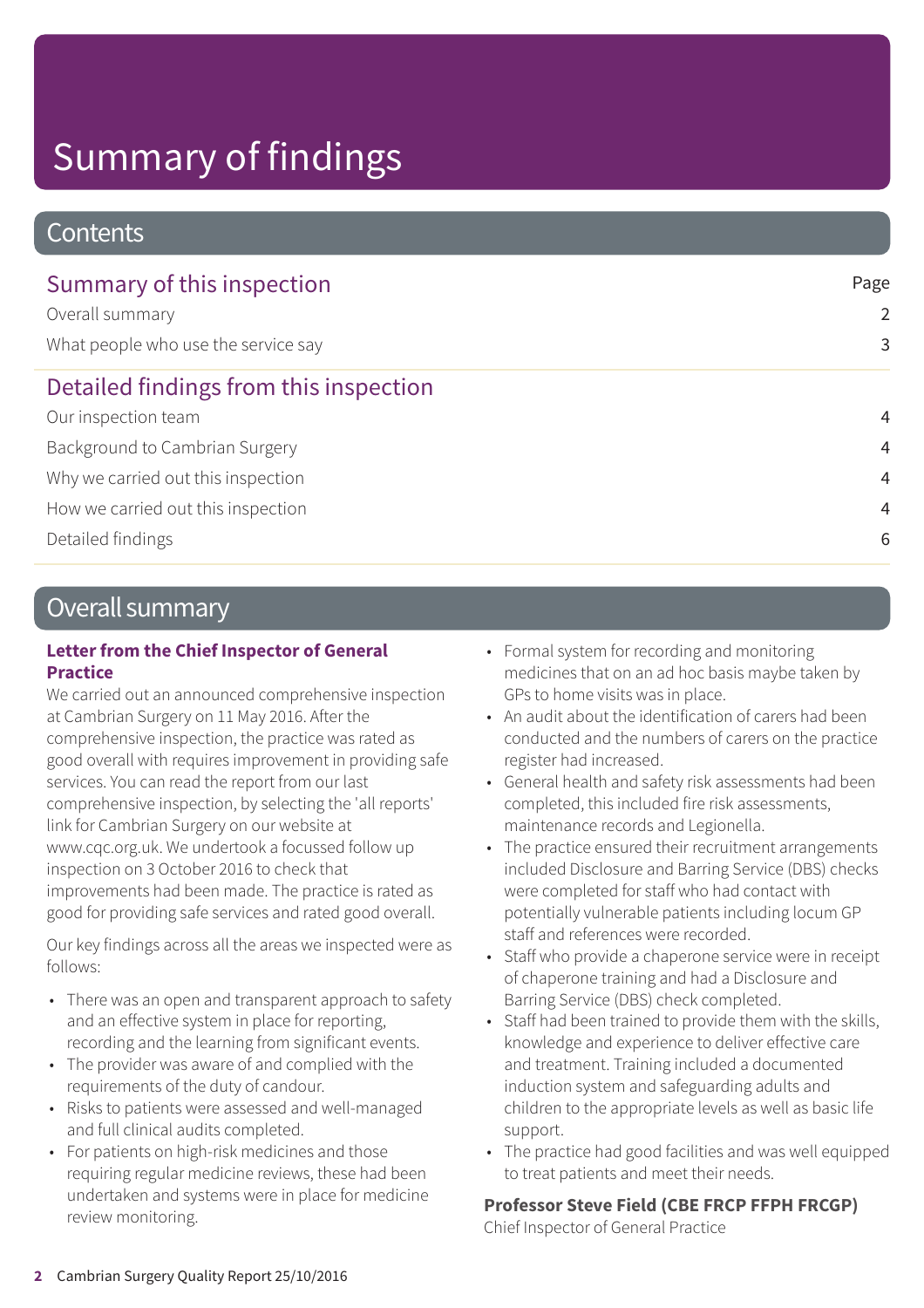### What people who use the service say

The national GP patient survey results were published in July 2016. The results showed the practice was performing in line with local and national averages. Two hundred and forty three survey forms were distributed and 115 were returned, a 47% return rate.

- 85% of patients found it easy to get through to this practice by phone compared to the national average of 73%.
- 84% of patients were able to get an appointment to see or speak to someone the last time they tried compared to the national average of 85%.
- 91% of patients described the overall experience of this GP practice as good compared to the national average of 85%.
- 84% of patients said they would recommend this GP practice to someone who has just moved to the local area compared to the national average of 78%.
- 88% of patients found the receptionists at this practice helpful compared to the national average of 87%.
- 97% of patients said they had confidence and trust in the last GP they saw or spoke with compared to the national average of 95%.
- 95% of patients had confidence and trust in the last nurse they saw or spoke with compared to the national average of 97%.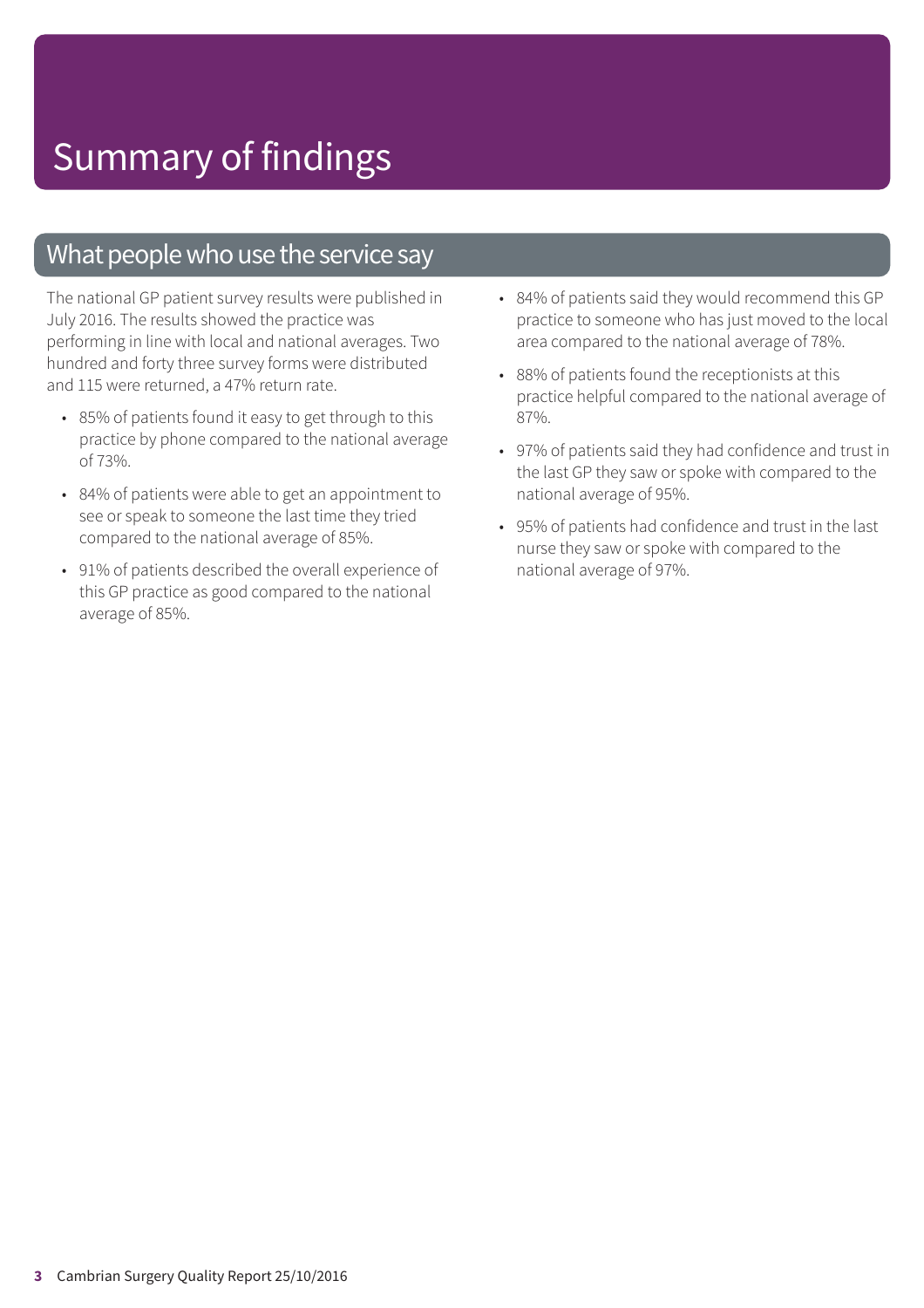

# Cambrian Surgery **Detailed findings**

### Our inspection team

#### **Our inspection team was led by:**

Our inspection team was led by a CQC Lead Inspector**.** The team included a GP specialist adviser.

## **Background to Cambrian Surgery**

Cambrian Surgery is located in Oswestry, Shropshire. It is part of the NHS Shropshire Clinical Commissioning Group. Cambrian Surgery is registered with the Care Quality Commission as a partnership provider. The provider holds a General Medical Services contract with NHS England. At the time of our inspection, 13,087 patients were registered at the practice. The practice, in line with the local Clinical Commissioning Group (CCG), has a higher proportion of patients aged 65 years and over when compared with the practice average across England. For example, the percentage of patients aged 65 and above at the practice is 22%; the local CCG practice average is 24% and the national practice average, 17%.

The practice is in a modern three storey purpose built building, completed in 2011, of which the practice occupies approximately 30%. The practice treatment areas and consulting rooms are on the ground and first floor. There is a lift available and an automatic door at the practice entrance. The practice has 11 consulting rooms, six nurse/ treatment rooms, a minor operations room and a phlebotomy room. There is an on-site pharmacy. The practice is a training practice taking medical students from

Birmingham University and Staffordshire University. As well as providing the contracted range of primary medical services, the practice provides additional services including:

- Minor surgery
- Venepuncture (blood sample taking)
- NHS Health Checks

The practice is open each weekday from 7.30am to 6.30pm with extended hours by appointment only on a Monday between 6.30pm and 8pm, on bank holiday Mondays the extended hour's provision changes to a Tuesday. During these times telephone lines and the reception desk are staffed and remain open. The practice has opted out of providing cover to patients outside of normal working hours. Shropdoc provides the out-of-hours services.

Within the practice there are a number of key leadership roles including medical, nursing and administration and support. Staff at the practice work a variety of full and part time hours. Staffing at the practice includes:

- Six GP partners (5 male and 1 female) and a managing partner.
- One salaried female GP.
- Two regular locum GPs (male and female).
- One Advanced Nurse Practitioner.
- Five practice nurses.
- Two female healthcare assistants and a healthcare assistant/phlebotomist (a person who takes blood).
- Two pharmacists (who job share).
- A human resources and governance manager.
- A finance manager.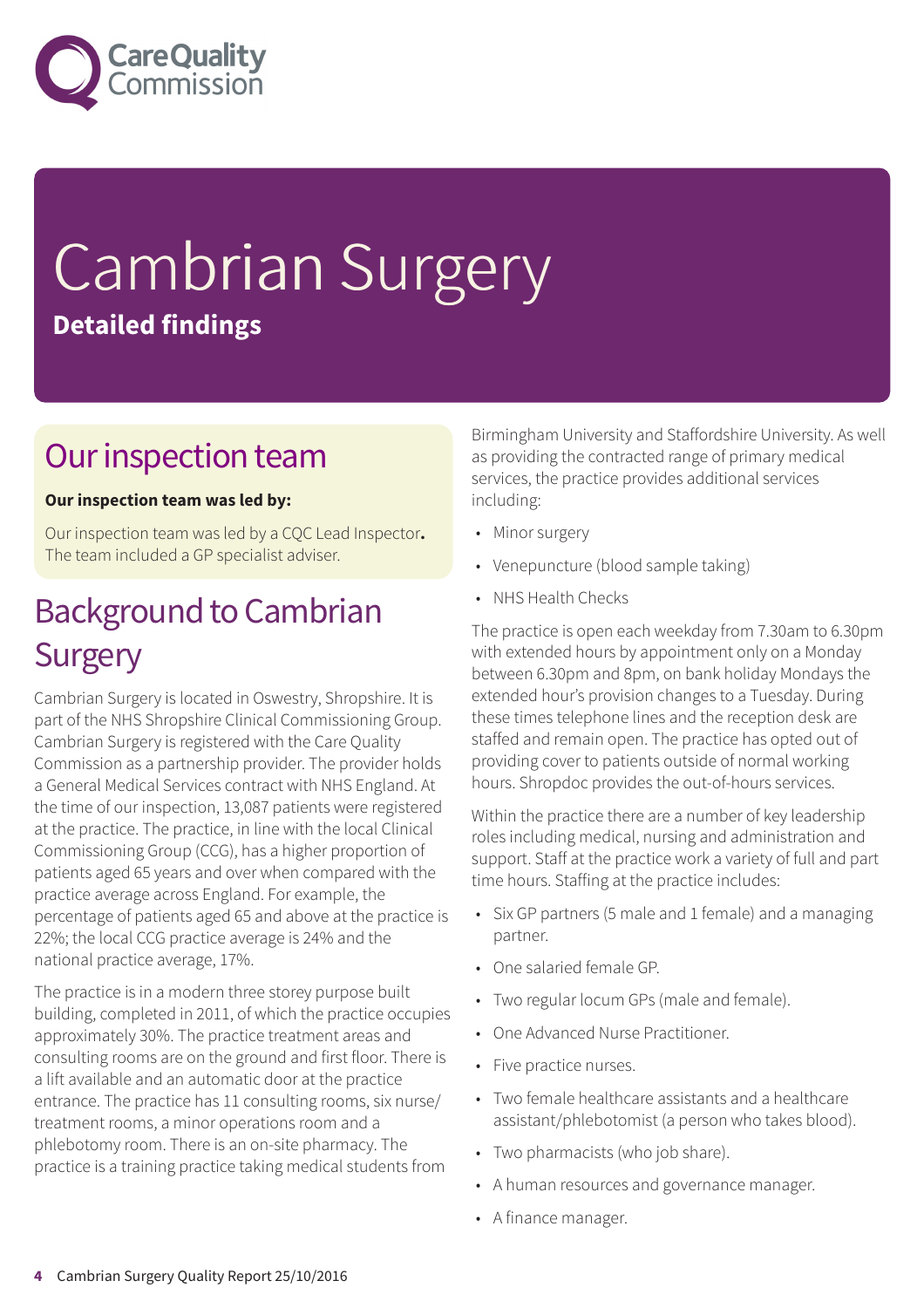# Detailed findings

- A contract performance manager.
- Two reception/administration operational managers.
- 16 reception/administration staff.
- A Community and Care Coordinator.

### Why we carried out this inspection

We carried out a focussed follow up inspection of this service under Section 60 of the Health and Social Care Act 2008 as part of our regulatory functions. At an announced comprehensive inspection at Cambrian Surgery on 11 May 2016, the practice was rated as good overall with requires improvement in providing safe services. We undertook a focussed follow up inspection on 3 October 2016 to check that improvements had been made.

## How we carried out this inspection

Before visiting, we reviewed a range of information we hold about the practice and asked other organisations to share what they knew. We carried out an announced focussed follow inspection on 3 October 2016. During our visit we:

- Spoke with a range of staff including a GP, practice nurse, practice manager.
- Observed how patients were being cared for and reviewed the national GP patient survey results published July 2016 on patient's views and experiences of the service.

Please note that when referring to information throughout this report, for example, any reference to the Quality and Outcomes Framework data, this relates to the most recent information available to the CQC at that time.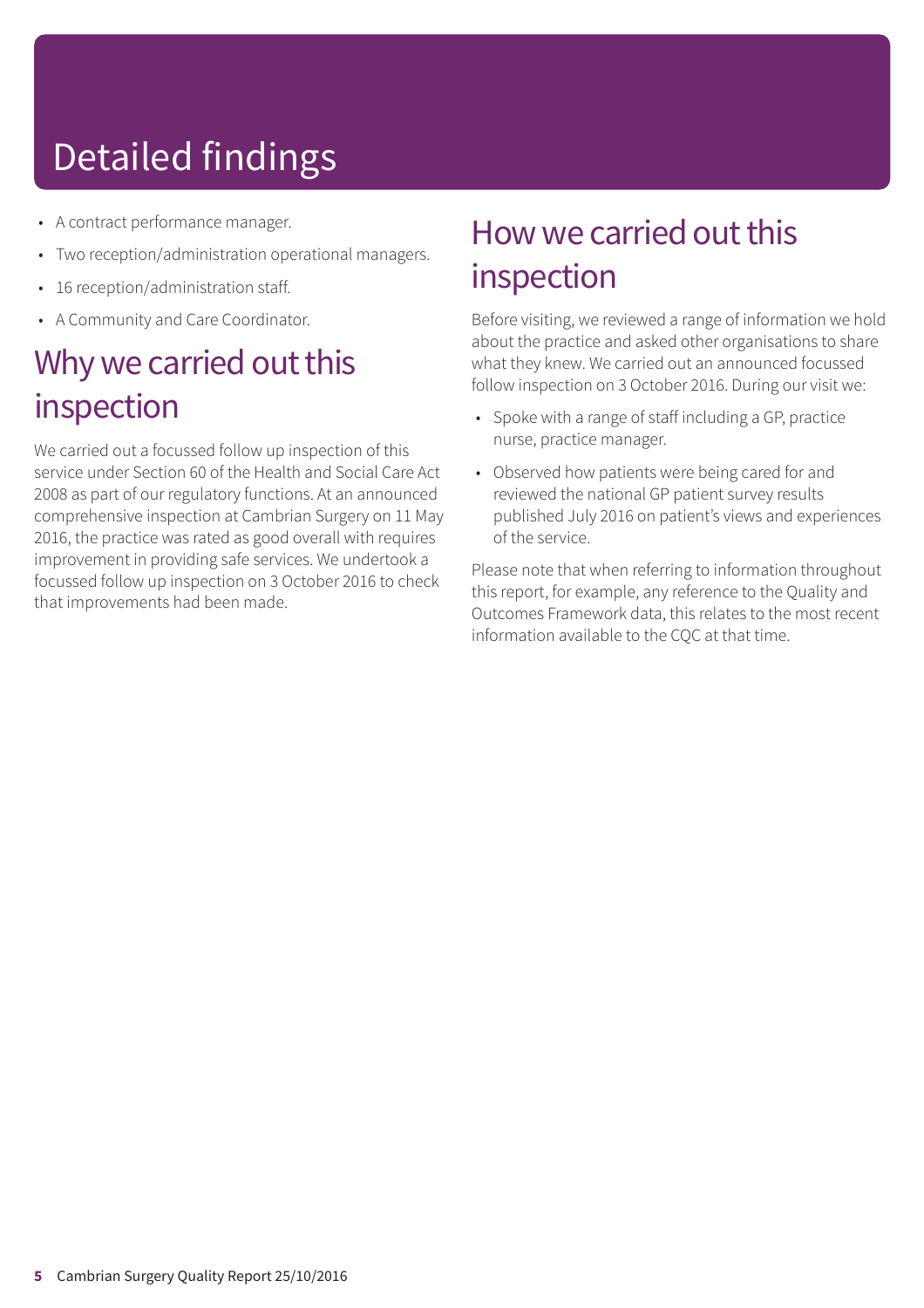# Are services safe?

## **Our findings**

We carried out an announced comprehensive inspection at Cambrian Surgery on 11 May 2016. After the comprehensive inspection, the practice was rated as good overall, with requires improvement in providing a safe service. We had found improvements were needed in locum recruitment arrangements and some health and safety risk assessments including Legionella and fire safety risk assessments. System documentation improvements were needed in some areas such as; medication reviews, completed full cycle clinical audits, improvement in the carer register and in the documentation of the learning and action points for significant events. During the follow up inspection on 3 October 2016 we found that the practice had taken appropriate action to address all these areas.

#### **Safe track record and learning**

There was an effective system in place for reporting and recording significant events.

- Staff told us they would inform the practice manager of any incidents and there was a recording form available on the practice's computer system. The incident recording form supported the recording of notifiable incidents under the duty of candour. (The duty of candour is a set of specific legal requirements that providers of services must follow when things go wrong with care and treatment).
- We saw evidence that when things went wrong with care and treatment, patients were told about the incident, received reasonable support, a written apology and were informed of actions taken to improve processes to prevent the same thing happening again.
- The practice carried out a thorough analysis of the significant events including cascading to staff the actions taken, any policy or procedural updates and learning points.

We reviewed safety records, incident reports, patient safety alerts and minutes of meetings where these were discussed. We saw evidence that lessons were shared and action was taken to improve safety in the practice.

#### **Overview of safety systems and processes**

The practice had clearly defined and embedded systems, processes and practices in place to keep patients safe and safeguarded from abuse, which included:

- Arrangements were in place to safeguard children and vulnerable adults from abuse. These arrangements reflected relevant legislation and local requirements. Policies were accessible to all staff. The policies clearly outlined who to contact for further guidance if staff had concerns about a patient's welfare. There was a lead member of staff for safeguarding. The GPs attended safeguarding meetings when possible and provided reports where necessary for other agencies. Staff demonstrated they understood their responsibilities and had received training on safeguarding children and vulnerable adults relevant to their role. GPs, nurses and non-clinical staff were trained to nationally recognised child protection or child safeguarding levels.
- The practice had completed an audit on the identification of carers to improve the practice carer register and the coding systems in relation to the identification of carers on the electronic systems. They advertised the support available to carers and of the Community and Care Coordinator role in supporting them. This had resulted in the growth of identified carers from 30 to 87 patients since the inspection in May 2016.
- A notice in the waiting room advised patients that chaperones were available if required. All staff who acted as chaperones were trained for the role and had received a Disclosure and Barring Service (DBS) check. (DBS
- The practice maintained appropriate standards of cleanliness and hygiene. We observed the premises to be clean and tidy. The practice nurse was the infection control clinical lead trained for the role and liaised with the local infection prevention teams to keep up to date with best practice. There was an infection control protocol in place and staff had received up to date training. Annual infection control audits were undertaken and we saw evidence that action was taken to address any improvements identified as a result.
- A written consent form process was in place for minor surgical procedures in line with best practice, which was monitored and reviewed.
- The arrangements for managing medicines, including emergency medicines and vaccines, in the practice kept patients safe (including obtaining, prescribing, recording, handling, storing, security and disposal). Processes were in place for handling repeat